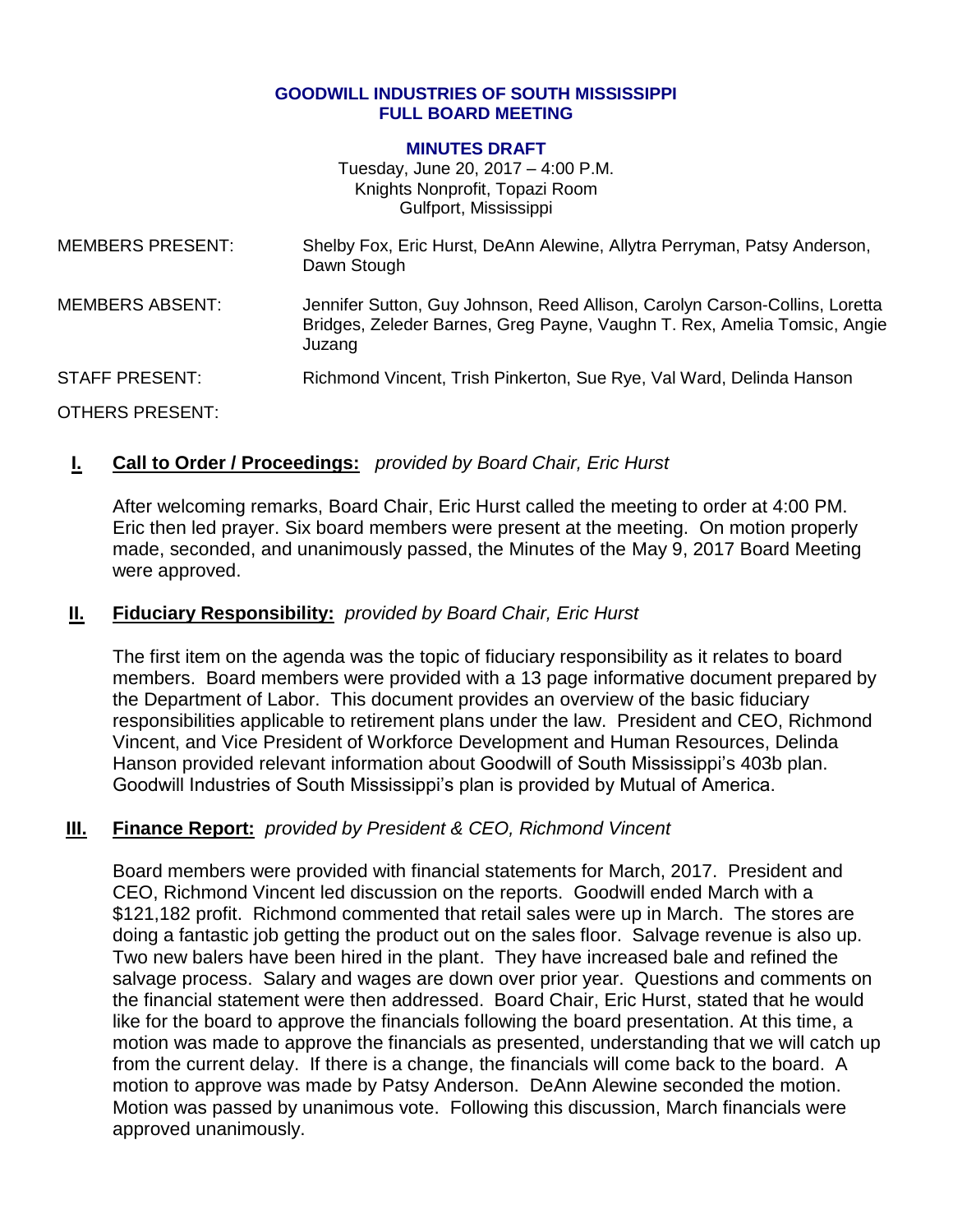# **IV. President's Report and Midyear Review:** *provided by President & CEO, Richmond Vincent*

*Organizational Scorecard Review* - Richmond Vincent began with discussion on the organizational scorecard. Board members were provided with an up-to-date copy displaying current status of each line item at the mid-year point. Line items in yellow are considered, "not on target, but in process". Highlights of discussion on this topic included; two new stores that will be opening in August and September. The rollout of a point-of-sale system for our retail stores which will be ongoing throughout the summer and fall of 2017. The disaster plan has been overhauled and updated. Disaster kits were purchased and distributed to each of our retail and contract locations. We also implemented Applicant Pro software for recruiting new employees.

*Community Engagement* – A full list of 2017 community speaking engagements through June of 2017 was distributed. Richmond also discussed a workforce development connection being cultivated at this time. We have been approached by the Department of Human Services to be a provider to SNAP recipients. Under this program, providers are reimbursed up to 40% for expenses incurred. The prospect is being considered at this time.

# **V. Other Business:** *provided by President & CEO, Richmond Vincent*

President and CEO, Richmond Vincent expressed a responsibility and necessity to provide a better environment for our customers and employees in the plant area of our administration office. In the plant area, we have a Buy the Pound store as well as salvage operations. It is extremely hot during the summer months. There is currently no air conditioning unit in this section of the building. Therefore, Richmond requested that a line item be added to the 2017 capital budget. A motion was made by Shelby Fox to add a line item, in the amount of \$30,000, for the purpose of adding an air conditioning unit to the plant. Patsy Anderson seconded the motion. Motion passed by unanimous vote.

# **VI. Chairman's Remarks:** *provided by Board Chair, Eric Hurst*

Board Chair, Eric Hurst stated that a board development meeting has been scheduled for August 8. Goodwill International consultant, Gretchen Evans will be presenting. More information will be sent via email. All board members are encouraged to attend.

It was moved by Patsy Anderson and seconded by Allytra Perryman to adjourn the meeting. Meeting was adjourned.

Respectfully submitted,

Deann Alewine **Example 20** Eric Hurst Board Secretary Goodwill of South Mississippi

Board Chairman Goodwill of South Mississippi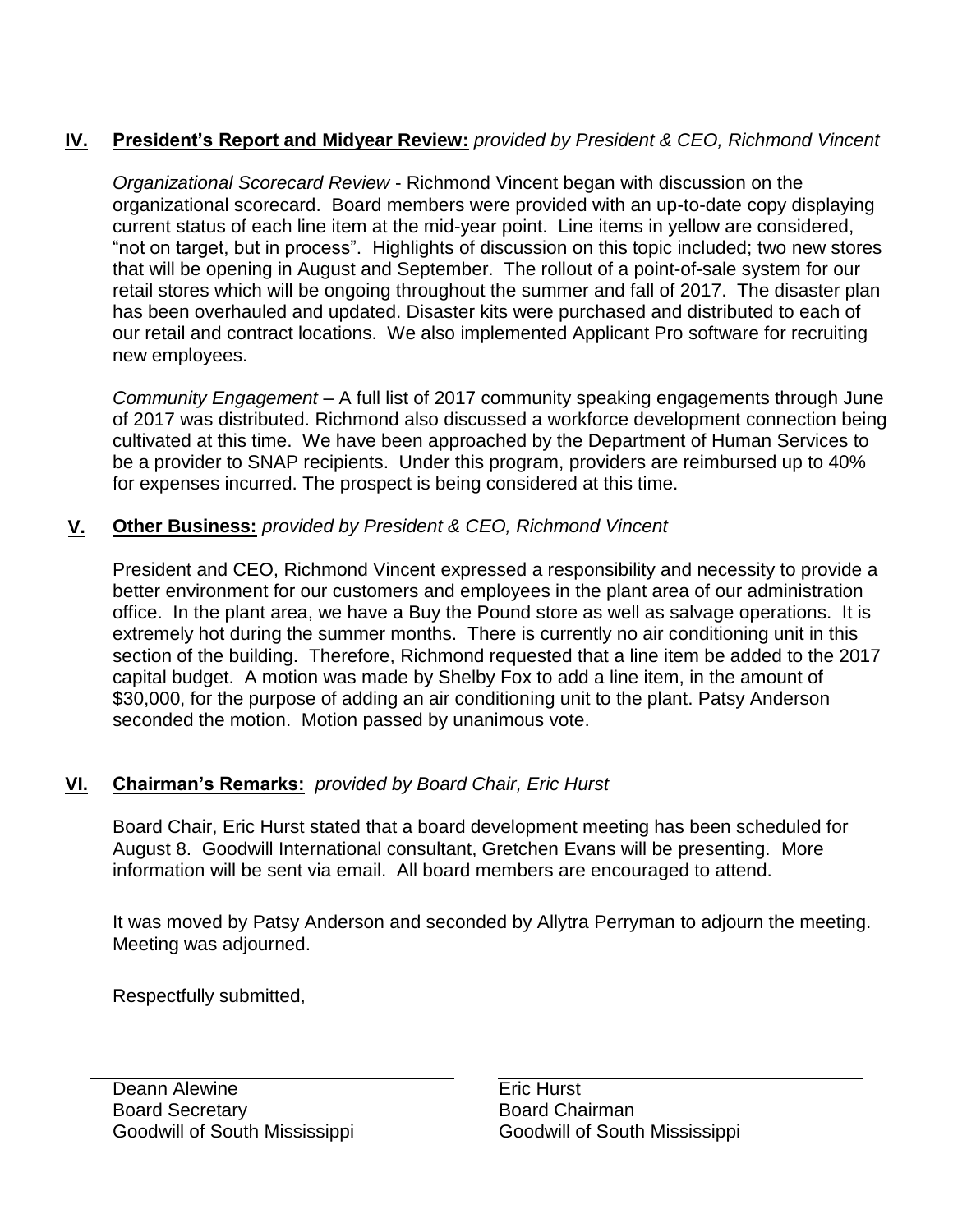#### **MISSISSIPPI GOODWORKS FULL BOARD MEETING**

#### **MINUTES DRAFT**

Tuesday, June 20, 2017 – 4:52 P.M. Knights Nonprofit, Topazi Room Gulfport, Mississippi

MEMBERS PRESENT: Shelby Fox, Eric Hurst, DeAnn Alewine, Allytra Perryman, Patsy Anderson, Dawn **Stough** 

MEMBERS ABSENT: Jennifer Sutton, Guy Johnson, Reed Allison, Carolyn Carson-Collins, Loretta Bridges, Zeleder Barnes, Greg Payne, Vaughn T. Rex, Amelia Tomsic, Angie Juzang

STAFF PRESENT: Richmond Vincent, Trish Pinkerton, Sue Rye, Val Ward, Delinda Hanson

### **I. Call to Order / Proceedings:** *provided by Board Chair, Eric Hurst*

After welcoming remarks, Board Chair, Eric Hurst called the meeting to order at 4:00 PM. Eric then led prayer. Six board members were present at the meeting. On motion properly made, seconded, and unanimously passed, the Minutes of the May 9, 2017 Board Meeting were approved.

### **II. Fiduciary Responsibility:** *provided by Board Chair, Eric Hurst*

The first item on the agenda was the topic of fiduciary responsibility as it relates to board members. Board members were provided with a 13 page informative document prepared by the Department of Labor. This document provides an overview of the basic fiduciary responsibilities applicable to retirement plans under the law. President and CEO, Richmond Vincent and Vice President of Workforce Development and Human Resources, Delinda Hanson provided relevant information about Mississippi Goodwork's 403b plan. Goodworks plan is provided by Mutual of America.

## **III. Finance Report:** *provided by President & CEO, Richmond Vincent*

Board members were provided with financial statements for March, 2017. President and CEO, Richmond Vincent, led discussion on the reports. Mississippi Goodworks ended March with a \$8,124 loss. Richmond commented that overtime was an issue in March. We were trying to fill several open positions during the month of March. This has since been remedied. Questions and comments on the financial statement were then addressed. Board Chair, Eric Hurst stated that he would like for the board to approve the financials immediately following the board presentation. At this time, a motion was made to approve the financials as presented, understanding that we will catch up from the current delay. If there is a change, the financials will come back to the board. A motion to approve was made by Patsy Anderson. DeAnn Alewine seconded the motion. Motion was passed by unanimous vote. Following this discussion, March financials were approved unanimously.